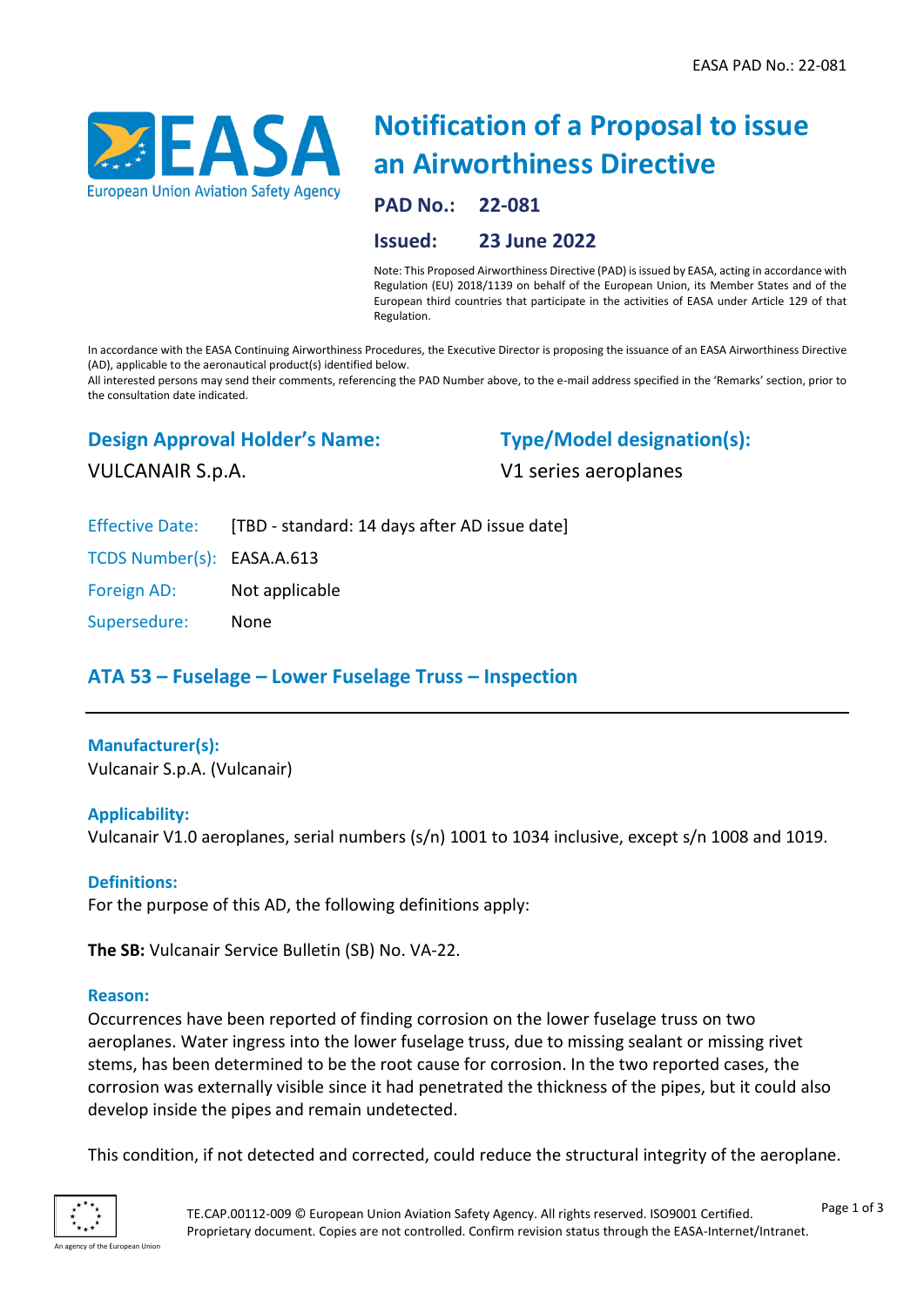To address this potential unsafe condition, Vulcanair published the SB, as defined in this AD, to provide inspection instructions.

For the reason described above, this AD requires inspections of the lower fuselage truss for missing sealant and missing rivet stems and, in case of findings, further inspections for corrosion and accomplishment of the applicable corrective actions.

#### **Required Action(s) and Compliance Time(s):**

Required as indicated, unless accomplished previously:

#### **Inspection(s)**:

- (1) Within 100 flight hours (FH) or 12 months, whichever occurs first after the effective date of this AD, accomplish a general visual and tactile inspection of the right-hand (RH) and left-hand (LH) lower rear attachments of the fuselage truss, and a general visual inspection of the rivets installed on the pipes of the lower fuselage truss, in accordance with the instructions of Part A of the SB.
- (2) If, during the inspections as required by paragraph (1) of this AD, improper sealing and/or missing rivet stems are detected, before next flight, accomplish a detailed visual inspection of the RH and LH lower rear attachments and/or a detailed visual inspection of each affected pipe of the lower fuselage truss, as applicable depending on findings, and accomplish a tap testing procedure of the lower fuselage truss, in accordance with the instructions of Part B of the SB.

#### **Corrective Action(s)**:

(3) If, during the inspection(s) as required by paragraph (2) of this AD, any corrosion is detected on the lower fuselage truss, before next flight, contact Vulcanair for approved corrective action instructions and accomplish those instructions accordingly.

#### **Ref. Publications:**

Vulcanair SB No. VA-22 original issue (Revision 0) dated 15 June 2022.

The use of later approved revisions of the above-mentioned document is acceptable for compliance with the requirements of this AD.

#### **Remarks:**

- 1. This Proposed AD will be closed for consultation on 21 July 2022.
- 2. Enquiries regarding this PAD should be referred to the EASA Safety Information Section, Certification Directorate. E-mail: [ADs@easa.europa.eu.](mailto:ADs@easa.europa.eu)
- 3. Information about any failures, malfunctions, defects or other occurrences, which may be similar to the unsafe condition addressed by this PAD, and which may occur, or have occurred on a product, part or appliance not affected by this PAD, can be reported to the [EU aviation](https://e2.aviationreporting.eu/reporting)  [safety reporting system.](https://e2.aviationreporting.eu/reporting) This may include reporting on the same or similar components, other than those covered by the design to which this PAD applies, if the same unsafe condition can exist or may develop on an aircraft with those components installed. Such components may be